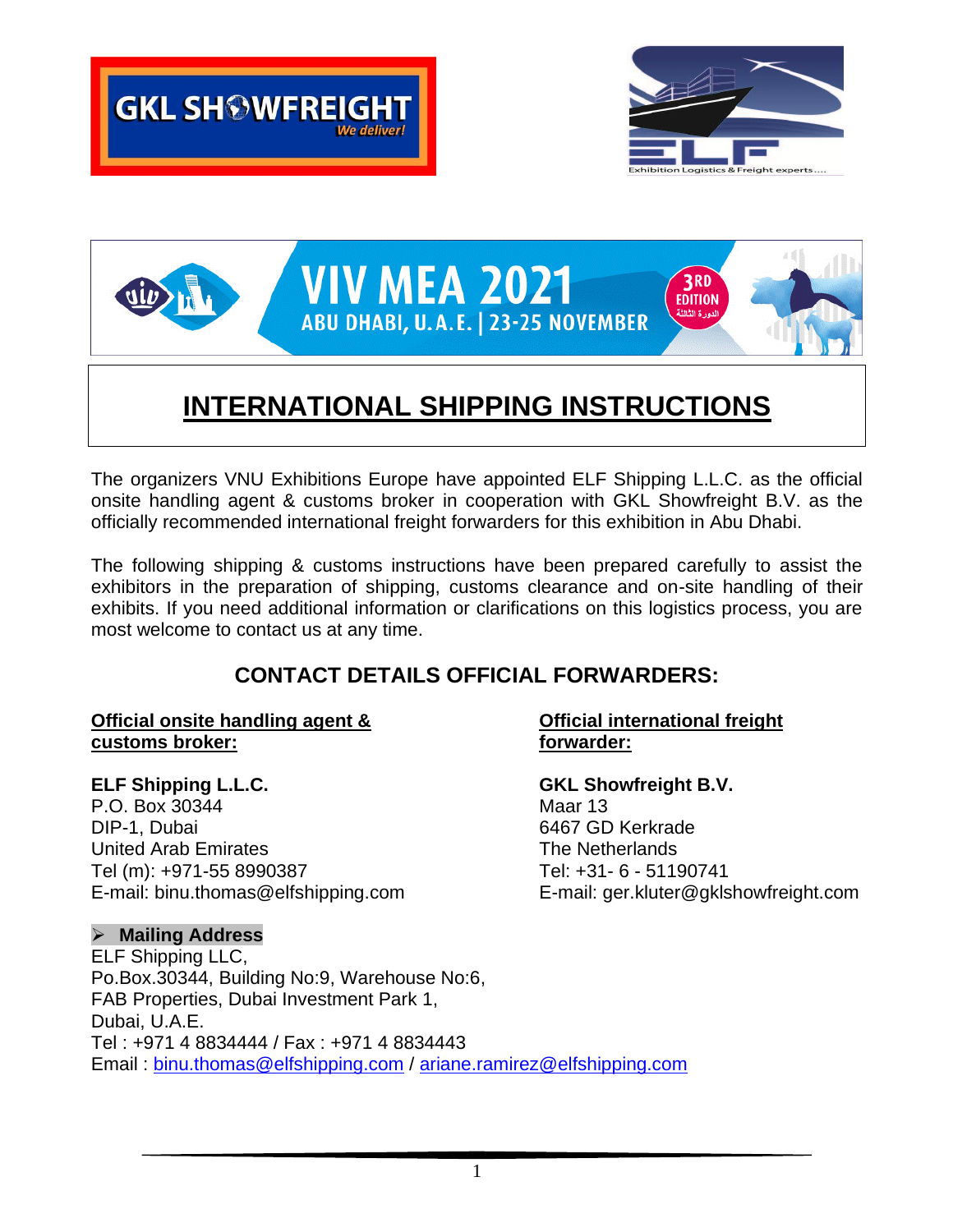# ➢ **Consignee Details for Sea & Air freight Shipments**

**( Bills of Lading, Airway Bills, Certificate of Origin and Invoice packing list should be consigned as follows )**

| <b>Consignee:</b>                  | <b>Notify:</b>              |
|------------------------------------|-----------------------------|
| <b>ELF Shipping L.L.C</b>          | Name of the Exhibitor ----- |
| <b>P.O.Box 30344, Dubai, U.A.E</b> | VIV MEA 2021                |
| Tel: 04 8834444, Fax: 04 8834443   | 23 - 25 November, 2021      |
| Mob: 055 8990387                   | Abu Dhabi                   |
| <b>For: VIV MEA 2021</b>           |                             |

# ➢ **Consignee details for Courier Shipment (General Cargo)**

[Courier shipment are strongly recommended to be sent/consigned to below address in DDP basis only!]

**ELF Middle East General Trading L.L.C Po.Box.30344, Building No:9, Warehouse No:6, FAB Properties, Dubai Investment Park 1, Dubai, UAE Tel: 04 8834444. Contact: Mr. Binu Thomas Mob: +971 55 8990387, Email : binu.thomas@elfshipping.com**

# ➢ **Port of Arrival**

| Sea Freight | Jebel Ali Port                    |
|-------------|-----------------------------------|
| Air Freight | Dubai International Airport (DXB) |

#### ➢ **Deadlines**

#### **Sea freight**

- $\checkmark$  Pre-alert documents should reach us at least 7 days prior to the vessel arrival
- ✓ Original documents should reach at our office at least 3 working days prior to the vessel arrival.
- ✓ Shipment Should reach at Jebel Ali Port at least 8 Working days prior to the delivery date

# **Air freight**

- $\checkmark$  Pre-alert documents should reach us at least 5 days prior to the arrival of the shipment.
- $\checkmark$  Original documents should be attached to the AWB along with the shipment.
- $\checkmark$  Shipment should reach Dubai International Airport at least 5 Working days prior to the delivery date.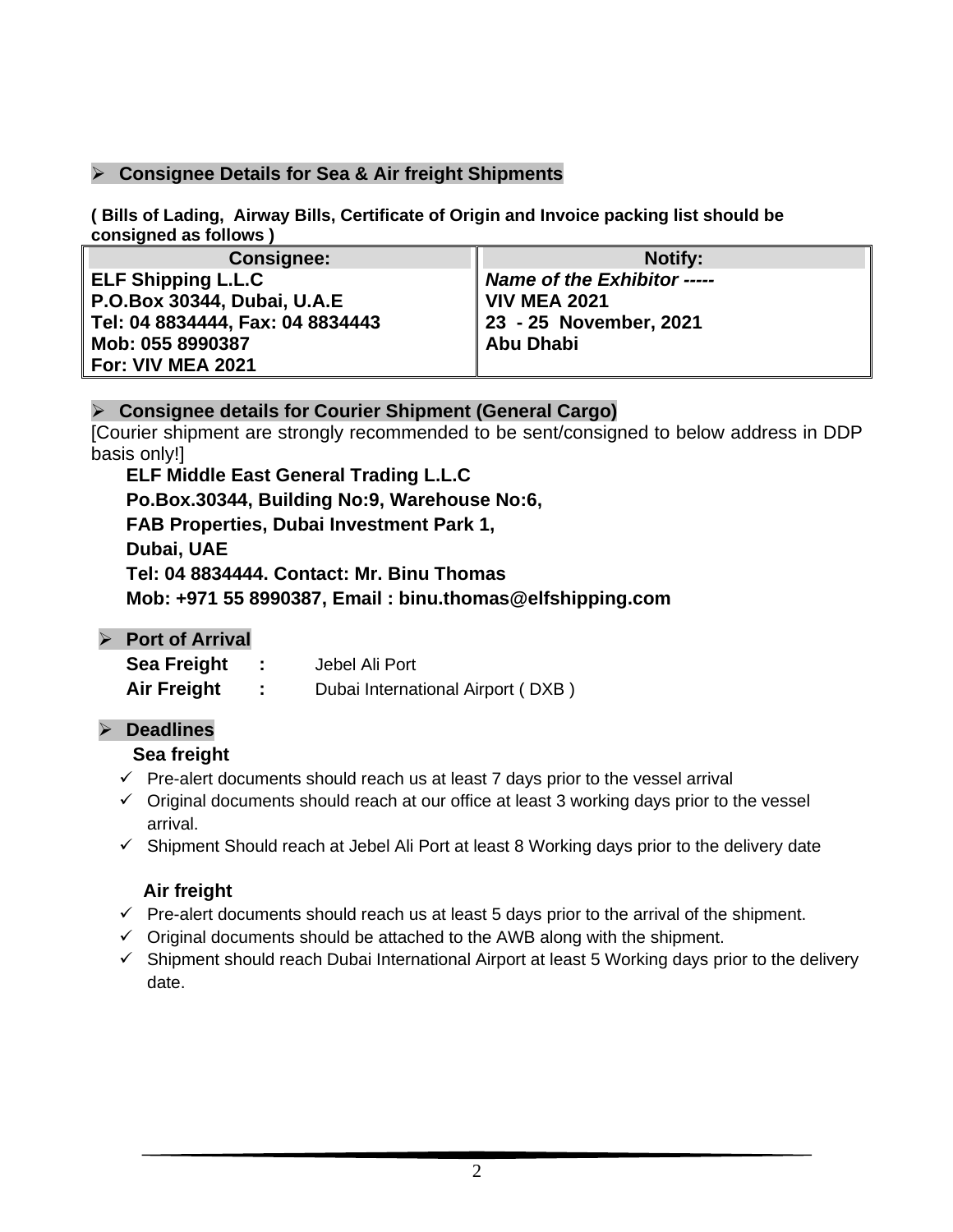#### ➢ **Shipping Documents**

All documents including, Bills of lading, Airway Bill, Commercial Invoice, Packing List & Certificate of Origine should be issued in English language, which are subjected to verification and approval of ELF shipping before dispatch the original. Handwritten documents are not acceptable. Photocopy, scanned copy or fax copy of the documents will not be considered as original. Each house AWB or BL will be treated as separate shipment.

#### **Documents Required for Sea freight / Air freight**

| $\checkmark$ | <b>Bill of Lading</b>             |                                   | Original / a clear copy If Express Released BL                                    |
|--------------|-----------------------------------|-----------------------------------|-----------------------------------------------------------------------------------|
|              | <b>Commercial Invoice</b>         | $\overline{\phantom{a}}$<br>stamp | Issued in company letter head, embossed with company blue-ink<br>(3 original Set) |
|              | Packing List                      | stamp                             | Issued in company letter head, embossed with company blue-ink<br>(3 original Set) |
|              | Certificate of Origin             | shipment!)                        | Issued by the Chamber of commerce at Origin (for sea freight)                     |
| $\checkmark$ | Phytosanitary<br>Certificate      |                                   | Applicable for Plants/wood/flowers, vegetable, fruits etc                         |
|              | $\checkmark$ Health Certificate   |                                   | Applicable for food/feed products                                                 |
| $\checkmark$ | <b>MSDS</b>                       |                                   | Applicable for Chemical content and other where applicable                        |
|              | <b>Halal Certificate</b>          |                                   | Applicable for Meat                                                               |
|              | $\checkmark$ Participation letter |                                   | To be issued by the organizer                                                     |
|              |                                   |                                   |                                                                                   |

**Original documents as stated above are a must. There is a penalty of** *USD 300* **per document if the originals are not produced**.

#### ➢ **Commercial Invoice**

Commercial Invoice and all other documents should be made out in English language and as per the regulations of the UAE Customs Authorities. Word **'Proforma'** should **not** be mentioned on the invoice. The invoices should be consigned as:

> **ELF Shipping L.L.C** For: *fill in the name of the Exhibiting Company!* Attn.: **VIV MEA 2021** 23 – 25 November, 2021, Abu Dhabi Hall No. **Example 15 Stand Number**

Each invoice should be explicit with Individual value for each items, Quantity, type, serial numbers, Currency Code and Total CIF value. We prefer the currency of the Invoice in USD. Different currency Invoices under one shipment is not acceptable. **The value of the invoice should be in CIF terms (Cost + Freight + Insurance). Customs may assess the Freight as per IATA Tariff if Invoice is not in CIF value.** Irrespective of declared value, Customs have full right to assess the value. Customs Duty / Deposit would apply @ 5% of Customs assessed CIF value. Country of Origin must be indicated against each item with weight.

It is better to have separate invoices for temporary and permanent imports. Invoices should be indicated as "Goods are intended for exhibition purpose and would be re-exported after the show – *Temporary imports."* **OR** "Goods are for free distribution purpose at "*Name of the exhibition" – Permanent Imports" which ever appropriate*

Number of Pkgs & the Gross weight mentioned on the Invoice and Packing list should correlate each other and with Bill of Lading, AWB or Truck Way Bill.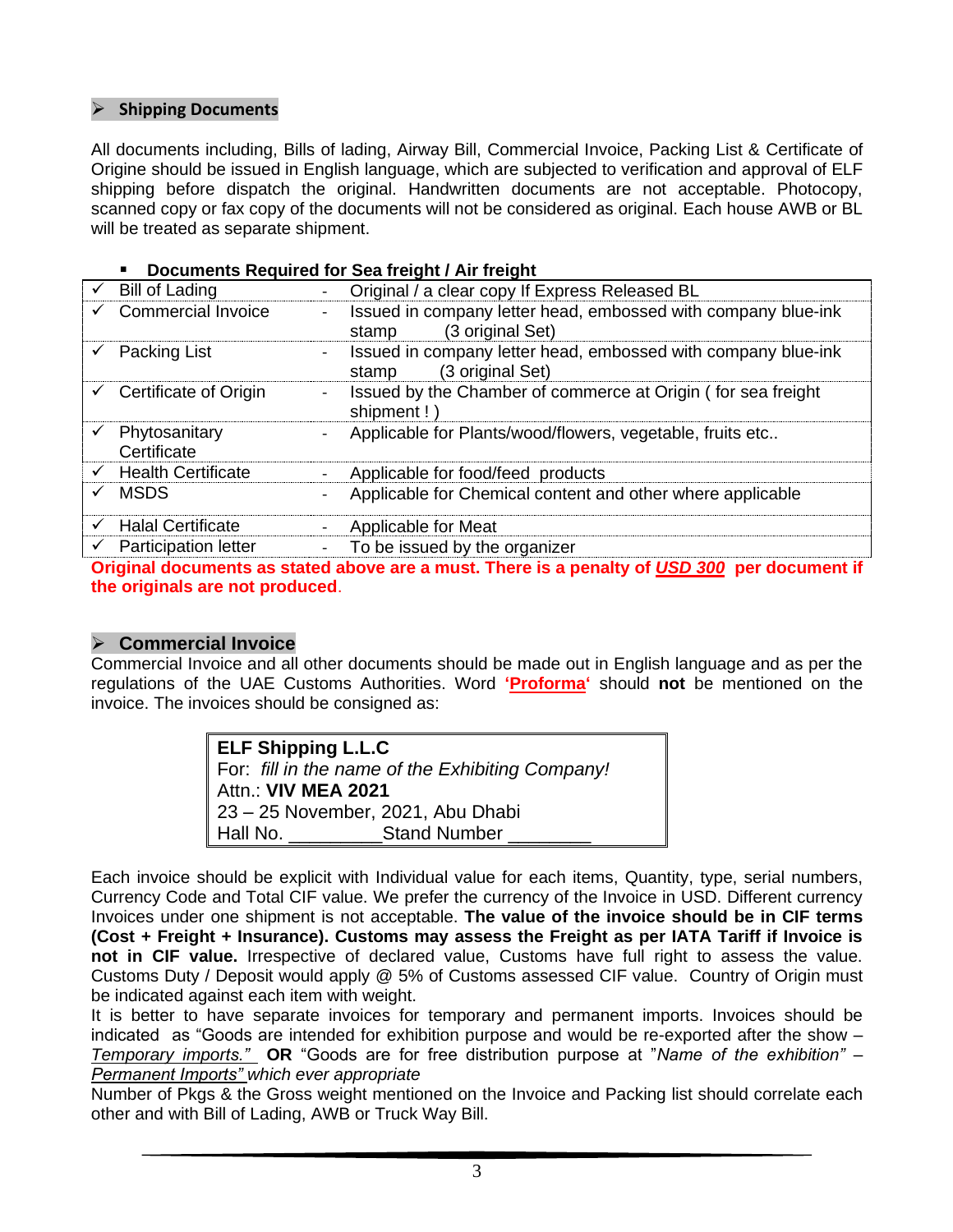#### ➢ **Packing List**

Packing List must be in detail indicating identification mark of each product, Type of Package, number of packages, gross weight and measurement of individual Package. It is suggested that a copy of the packing list is to be kept in each package. It is absolutely required to match the details of the invoice / packing list to the AWB / BL.

- ➢ **Certificate of Origin -** Certificate of Origin should be issued by the Chamber of Commerce at Origin and all the details should be exactly identical to the details shown in the B/L, AWB and Invoice/Packing List. Hand written, manually corrected or a photocopy of the Certificate is not acceptable and will not be considered as original.
- ➢ **ATA Carnet** Being The United Arab Emirates, a member of the ATA Carnet Club, Dubai Customs recently implemented the facility for customs clearance under ATA carnet, which is strictly subjected to Dubai Customs Rules and Regulations. Exhibitors or the overseas forwarders are requested to contact us in advance for the assistance and to be obtained our approval before dispatch of any shipment under ATA Carnet. Dubai Customs terms and conditions would apply. **Please check with us case to case before effecting the shipment under ATA Carnet !**
- ➢ **Case Marking -** *All* packages must be marked in English and should be displayed at least 2 sides of each package.

| Name of the Show           |  |
|----------------------------|--|
| Name of the exhibitor      |  |
| Hall number / Stand Number |  |
| Gross Weight in Kgs        |  |
| Dimensions Lx W x H in cms |  |

# ➢ **Special Information**

#### ➢ **Restricted Goods** - **(Should require pre-clearance approval from concerned Authority)**

The following categories of materials are restricted, controlled by the authorities, might require special documentation and approval by the concerned UAE authority prior to importation. Please supply us with details of such goods well in advance to enable us to approach the concerned authority for permissions. The permission / Approval is at the discretion of the authority. USD 150.00 / shipment will be our processing charges for such permission / approvals from the Ministry, in addition to the net outlay charges paid to the authorities.

- Telecommunication and transmitting equipment, Radiographic equipment
- Food and beverage/ feed products of any kind
- Drugs, Medical, pharmaceutical, chemical products
- Live animals, any products made of animal parts
- Live plants, seeds, natural soil etc....
- Vehicles of any kind
- Any goods containing radioactive effects, hazardous nature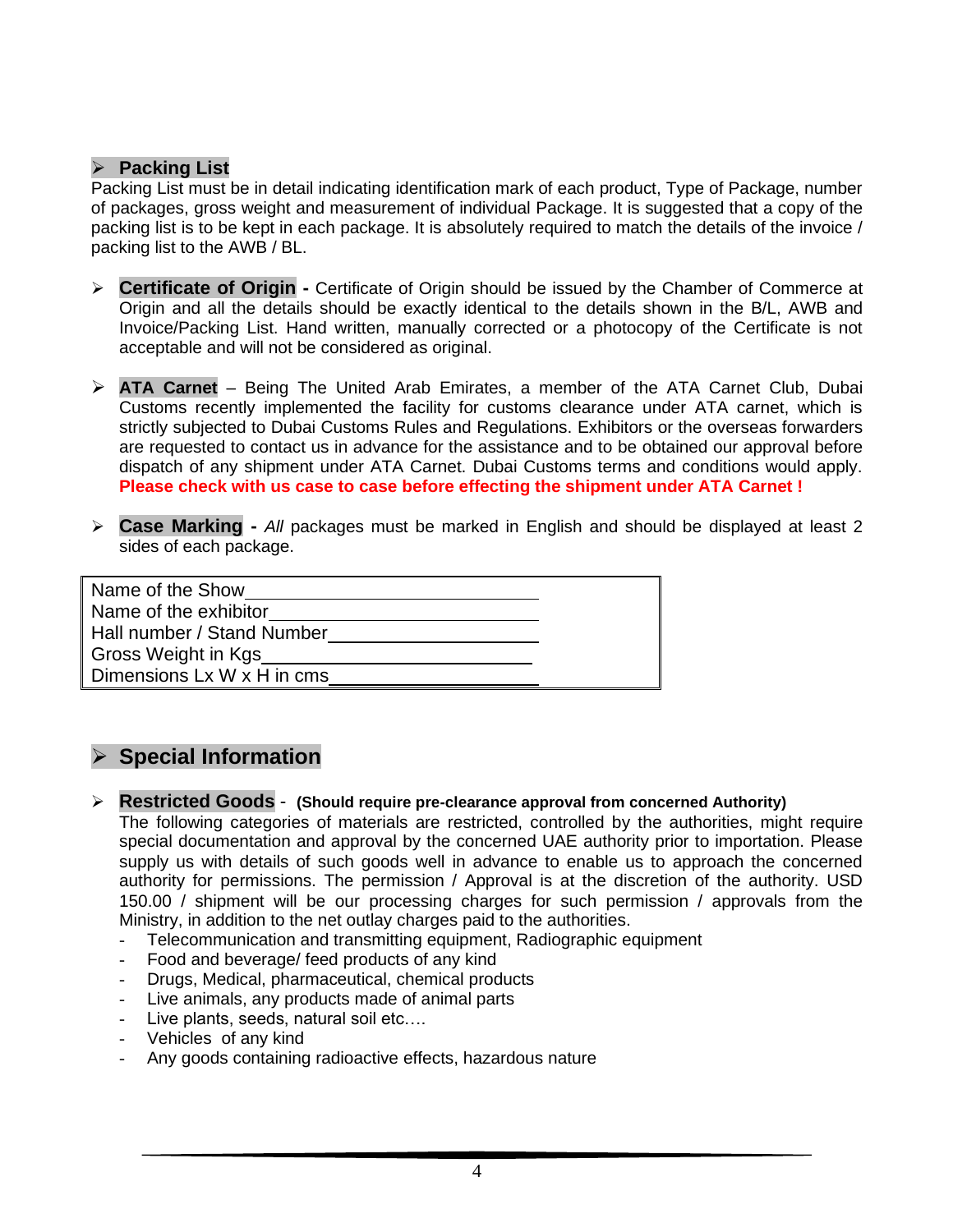# ➢ **Prohibited goods** : **( Should not import to U.A.E. )**

- Arms and ammunitions, explosives, fireworks, military equipment etc...
- Books, articles, images, videos, CD's, Film's with any contents against Islamic tradition & Custom.
- Alcohol, Alcohol content products, wine vinegar, Pork, etc....

#### ➢ **Food / Feed Products**

Many food products require special permission by the Health & Hygiene Authorities, particularly meat, fish and dairy products whether fresh, frozen or canned. Permission is granted on a case to case basis and these items must be accompanied by valid Certificate of Origin and Health Certificate / Halal Certificate issued ( In English Language ) by the concerned authority at the country of origin. Do not effect such shipment without our prior approval on the documents.

#### ➢ **CD ROMs / Video Tapes**

CD's, Films, Video Tapes and CCTV Cameras are subject to Censorship by the concerned Ministry approvals.

### ➢ **Customs Duty / Deposit**

All Exhibition shipments will be customs cleared on arrival as temporary import on 5 % customs Bond. Temporary admission period is maximum 90 Days from the date of arrival. Customs Duty 5% of CIF value should be paid for complete shipment or a part of shipment which are not re-export to country of origin. If shipment is re-exported to any GCC countries, the Customs Duty should be paid in Dubai and a second time Duty to be paid in receiving GCC country, unless and otherwise the consignee at receiving GCC country have any kind of Duty exemption at the Customs of their respective country. Customs Duty should be paid to ELF Shipping L.L.C, if shipment is released locally to a buyer or to a third party forwarder for re-export. On the other words ELF Shipping L.L.C will not be responsible for Duty exemption for shipment re-exported by third party. If actual customs duty for a shipment is less than US\$ 150.00 Out set duties to be paid.

# ➢ **VAT**

The Vat is implemented in UAE Since 1st January 2018. The Vat percentage is 5% which will be applicable on all the UAE local charges and on the customs duty. Delivery Order, Bill of Lading, Airport or Seaport Handling, Customs Inspection and export freight charges are exempted from VAT. If the shipment is not re-exported, then VAT is applicable on the invoice value. The VAT amount is calculated as CIF Value of the Invoice + Customs Duty x 5%. **For Example: CIF Value of the Invoice: Usd.2000 + Customs Duty (5% of Usd.2000=Usd.100) = Usd.2100 x 5% = Usd.105 (VAT).**

# ➢ **Insurance**

We do not insure the goods. It is exhibitors / Shippers responsibility to ensure that all goods are covered by a fully comprehensive marine insurance policy for round the trip journey, i.e from Exhibitors premises to booth until return shipment reach to the exhibitor's premises at country of origin. As our tariff is computed on the basis of volume or weight and have no correlation with the value of exhibits, it follows that the cost of Insurance cover is not included in our charges and exhibitors shall ensure that there is adequate insurance coverage for their goods, and such insurance policy shall include a waiver of subrogation against ELF Shipping L.L.C, and its subcontractors.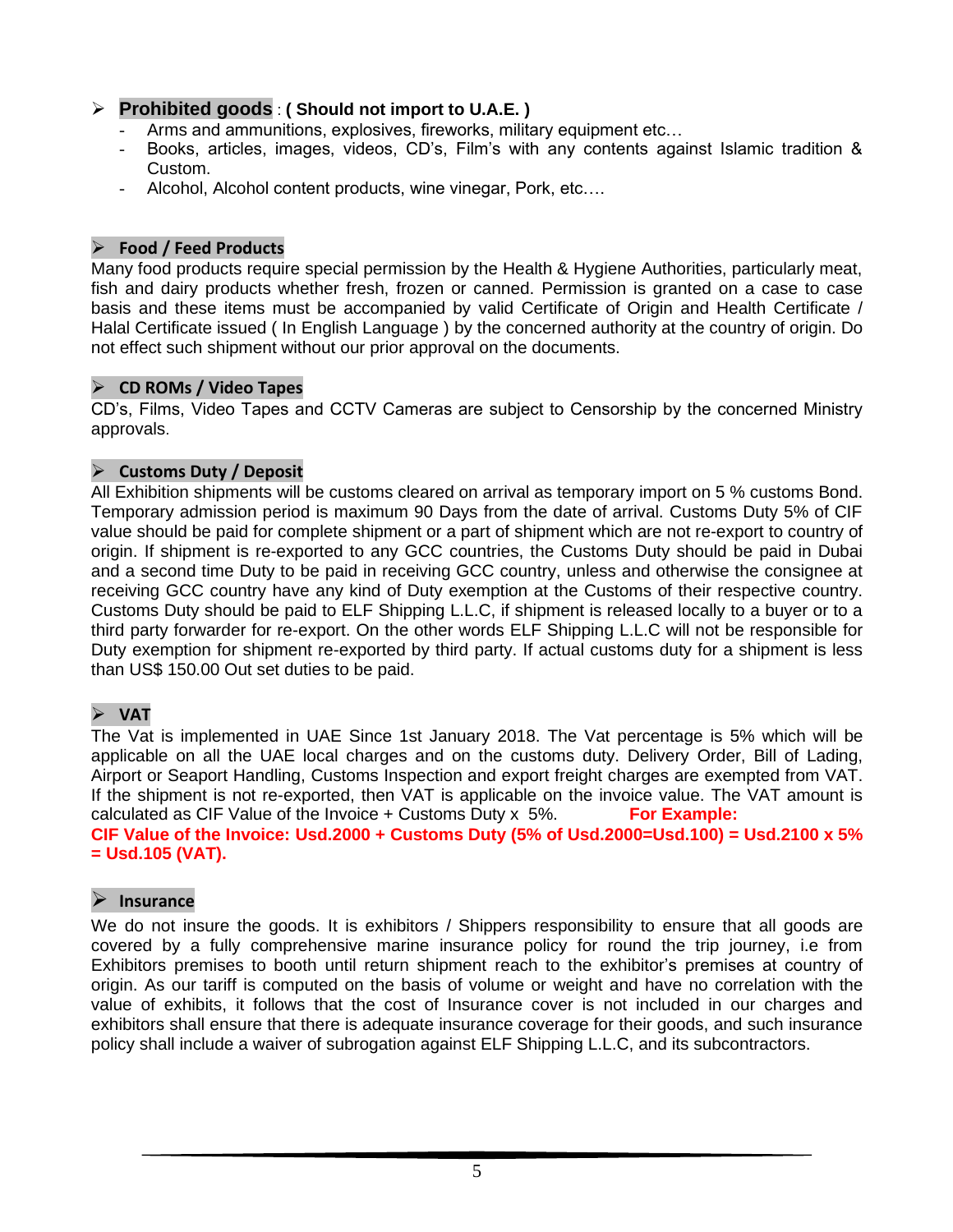### ➢ **On-Site information**

Our On-site team will be supervising the inward/outward movement of your exhibits and visiting your stand during the exhibition to discuss about the return movement. A disposal form attached with the copy of commercial Invoice and packing list will be served to all exhibitors during the show, which should be duly filled with your instructions and returned back to us before exhibitor leave the booth after closing of the show. Goods which are sold, disposed or to be returned should be properly marked on the commercial invoice and handed over to our representative along with the disposal form and return goods.

Please ensure that you receive a copy of disposal instructions signed by our representative. Also ensure that the return shipment Pkgs / cases are properly marked and handed over to our onsite representatives before you leave the booth on the last day of the exhibition. We will not be responsible for any loss or damage of goods which are left at booth by an exhibitor without informing our representative.

- ➢ **Mobile Crane:** Onsite operation at venue marshaling yard and inside the hall should be strictly in compliance with rules and regulations of Health and Safety department and the venue management. **Mobile crane is not allowed to work inside the exhibition Hall unless and otherwise the exhibitor obtained pre-permission from the venue management through the exhibition organizers.**
- ➢ **Stand Layout Plans:** It is suggested that any outsize or over weight cargo should be placed at your booth on the first build-up day before adjacent stands are build. It is also requested the presence of exhibitor for placement of such pkgs to enable us to make a proper placement and to avoid any problems and cost for second time lifting and placement. In case the exhibitor is not able to arrive on the first buildup day, please notify us well in advance along with scale lay out plan of your booth and a clear lifting instruction/diagram so that we can assist you accordingly.
- ➢ **Storage of Empty Cases & Containers:** Empty cases which are required for re-exporting after the close of exhibition can be removed and stored at designated area at venue marshalling yard during the exhibition and the same cases will be repositioned at the stand area at the close of exhibition. In case exhibitor required a secured storage of empty boxes or valuables during the exhibition, this should be notified to us well in advance. Additional charges will be quoted case to case basis.
- ➢ **Container Detention / Storage** Container storage / detention at venue can be provided, subject to space availability and venue permission only. Container detention charges as per shipping line tariff will be applicable till the date of empty container or laden container return to port. We would suggest you to avail maximum free time from shipping line at origin while booking the container.

#### ➢ **Additional Requirements**

Prior request should be made in case of an exhibitor requires any exclusive equipment or unskilled labour for assembling/dismantling or erection work.